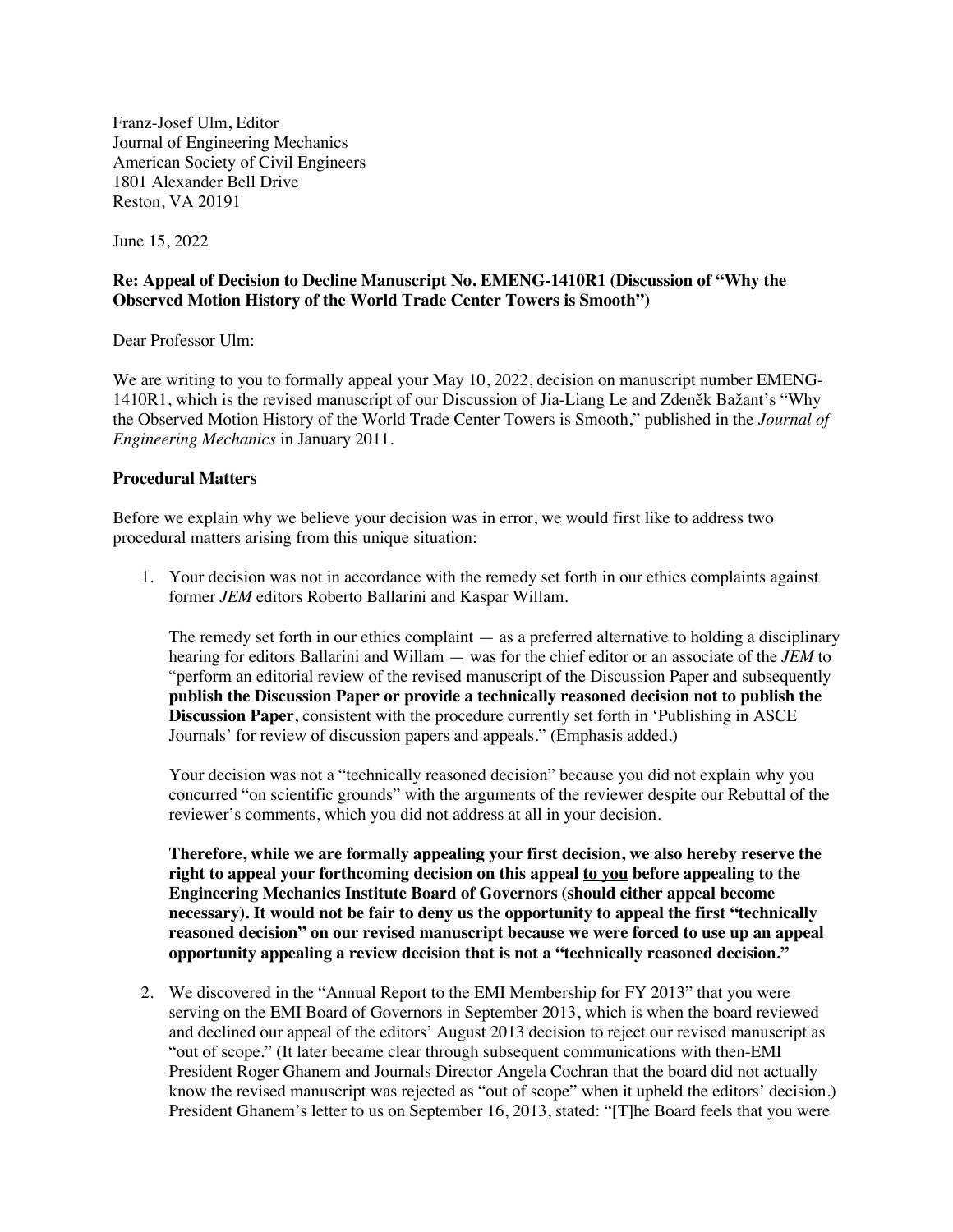treated fairly and all ASCE Publication processes were properly followed." This gives the impression that there was unanimous consensus among the members of the board.

## **Would you please advise whether or not you participated in the review of our appeal to the EMI Board of Governors in September 2013?**

To be clear, we are not claiming that you have a conflict of interest in this matter. We are only seeking full transparency around the handling of our submission.

With that said, if you did participate in the review of our appeal and you would prefer to avoid the *appearance* of a conflict of interest — which is an obligation of editors set forth in "Publishing in ASCE Journals" — we would not oppose reassigning this review to an impartial associate editor (i.e., one with no known professional relationship to Drs. Le, Bažant, Ballarini, or Willam and with no prior involvement in handling our submission).

## **Technical Rebuttal**

The relevant section of your review decision is as follows:

"JEM welcomes discussion of engineering-scientific issues related to papers published in JEM after peer review. Such discussions advance our understanding of mechanics principles, provide us with new insight into strength and limitations of previously proposed theories or models, and generally contribute to an open discussion using the scientific method.

Unfortunately, this is not the case of the presented discussion paper, which circles back to an argument made by Le and Bazant (2008), without ever diving into the very essence of Bazant and Bazant and [sic] Le's modeling approach and actual results backed up by observations. Instead, the authors claim from the onset that the Bazant and Le approach was based upon unjustifiable assumptions. This means that they are not discussing the paper, which should be the focus of the discussion in the first place.

We are thus left with looking into the claims made by the authors. These claims were addressed in a previous editorial review of an earlier version of the discussion and were found to be without merit. We have read the earlier editorial review and concur with its arguments on scientific grounds. To my understanding, there have been no major changes made in the revised manuscript, which means that the scientific reasons upon which the manuscript was rejected in an earlier editorial review have not been addressed by the authors and thus still stand."

We have four points to make in response to your comments.

First, where you write that the Discussion "circles back to an argument made by Le and Bažant (2008)," you are either citing the wrong paper — our Discussion is of Le and Bažant's 2011 paper — or you are mischaracterizing the extent to which the Discussion focuses on Bažant and Le's 2008 paper. The Discussion does briefly cite Bažant and Le's 2008 paper, but only as a source for two input values used in Le and Bažant's 2011 paper. It does not "circle back to an argument" in Bažant and Le's 2008 paper.

Second, you state that "they are not discussing the paper." In fact, we cite Le and Bažant's 2011 paper *thirteen times* in the body of the Discussion, describing their assumptions, formulas used and results obtained. (We also cite Bažant and Le (2008) twice and Bažant and Zhou (2002) twice.)

You justify this claim by saying that we didn't discuss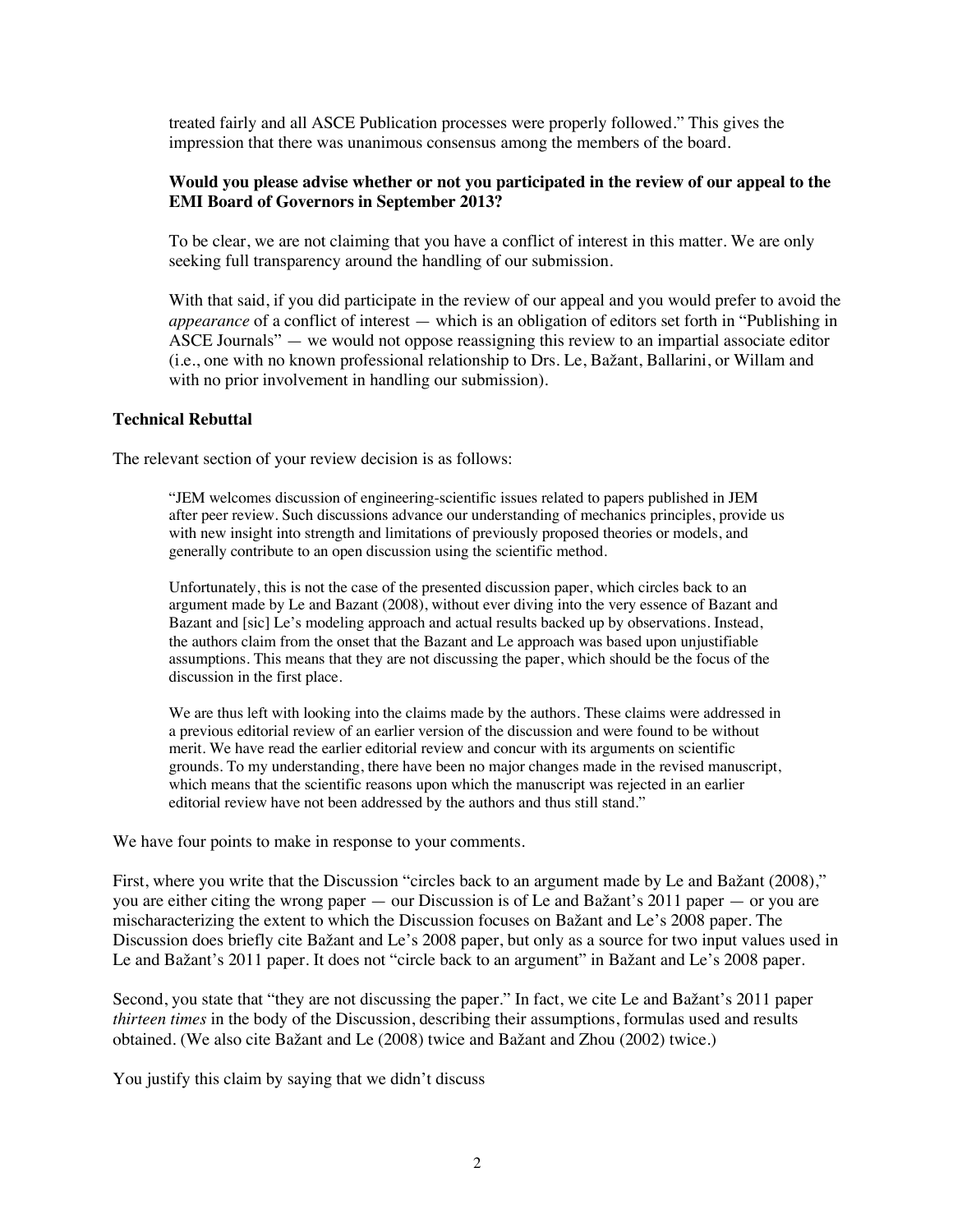"the very essence of Bazant and Bazant and [sic] Le's modeling approach and actual results backed up by observations. Instead, the authors claim from the onset that the Bazant and Le approach was based upon unjustifiable assumptions."

It is true that, in our Discussion, we did not criticize the basic model of Le and Bažant, but only their input assumptions. However, as every engineer knows, the results of a calculation cannot be more reliable than its input numbers. A sound calculation based on faulty data is a case of "garbage in, garbage out." Moreover, Le and Bažant's paper reached conclusions about the collapse of *a specific building*, WTC 1, and was not a purely theoretical analysis of progressive collapse in general. Therefore, the assumptions made about this building are *essential* to the conclusions they reached. Also, as we have pointed out many times, a key responsibility of *JEM* editors is to publish discussion papers and/or errata when mistakes in published papers are brought to their attention, as our Discussion attempts to do.

Third, you look into the actual claims we make in our Discussion, and write: "We have read the earlier editorial review and concur with its arguments on scientific grounds." In order to address this statement, let us summarize the reviewer's central criticisms, which all concern simple factual matters. After each claim, we've included a summary of our response to it from the Rebuttal document. (The Rebuttal document is attached hereto, since it is not clear from your comments whether or not you read it.)

- 1. Reviewer's claim: Le and Bažant's  $m_c = 0.627$  Mkg, the "mass of one floor slab," is actually the mass of the entire floor assembly and contents, not just the 11cm-thick concrete slab.
	- We calculated that the concrete slab itself could not weigh more than 0.7 Mkg. Also, the reviewer doesn't address the fact that Bažant and Le (2008) give the mass of one story as 3.87 Mkg.
- 2. Reviewer's claim: Le and Bažant do not assume that  $F_y = 0.25$  GN/m<sup>2</sup>.
	- We showed that this assumption is implicit in their Equation (3), and also that Bažant and Le explicitly gave this value in their 2008 closure to G. Szuladzinski's discussion.
- 3. Reviewer's claim: The formula used  $M_p = 1.5 b^2 t$ . F<sub>y</sub> is not the usual formula for  $M_p$ .
	- We derived this formula from one in a standard textbook, using the fact that  $t = w$  and  $t \ll b$  for the upperstory columns of WTC 1.
- 4. Reviewer's claim: There is no basis for the authors' assertion that  $A = 4m^2$ .
	- We showed clearly how this number was calculated.
- 5. Reviewer's claim: The authors don't provide sufficient evidence that the mass of the descending portion of the building was 33 Mkg, rather than the 54.18 Mkg assumed by Le and Bažant.
	- We pointed out that NIST gives the weight of the descending portion as  $73,143$  kips, which converts to 33.18 Mkg. Also, Le and Bažant give no source for their value.

In your comments, you claim to have "scientific grounds" for accepting the reviewer's claims. If you still have scientific grounds for accepting the reviewer's claims and rejecting our responses after reviewing our responses to the reviewer's claims more closely (or for the first time), it is incumbent upon you, both as a journal editor and the person carrying out the remedy to our ethics complaint, to describe them.

Fourth, and finally, you state that "no major changes" were made in the revised manuscript, and therefore the issues raised in the reviewer's comments have not been addressed and still stand. This is an unfair